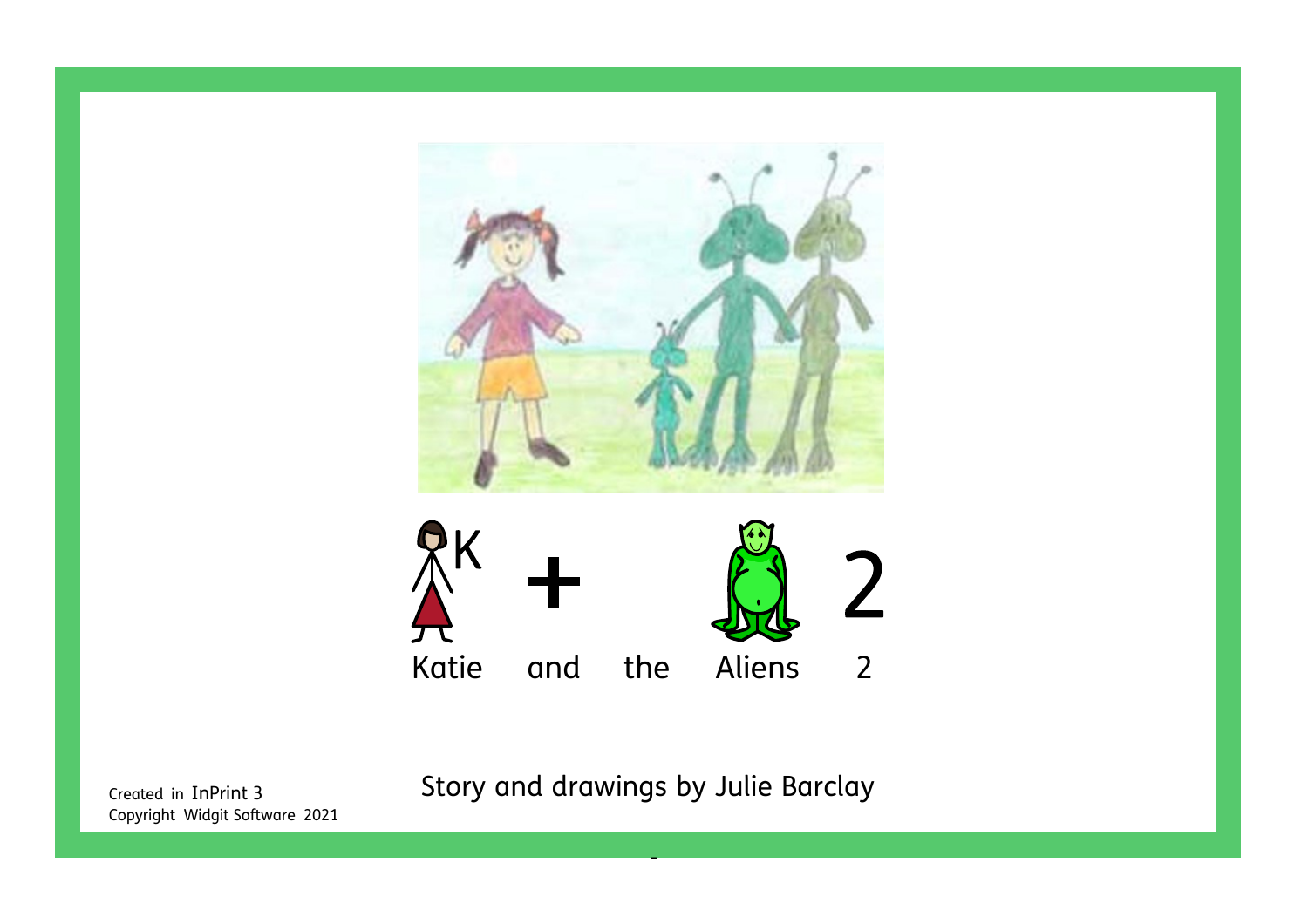

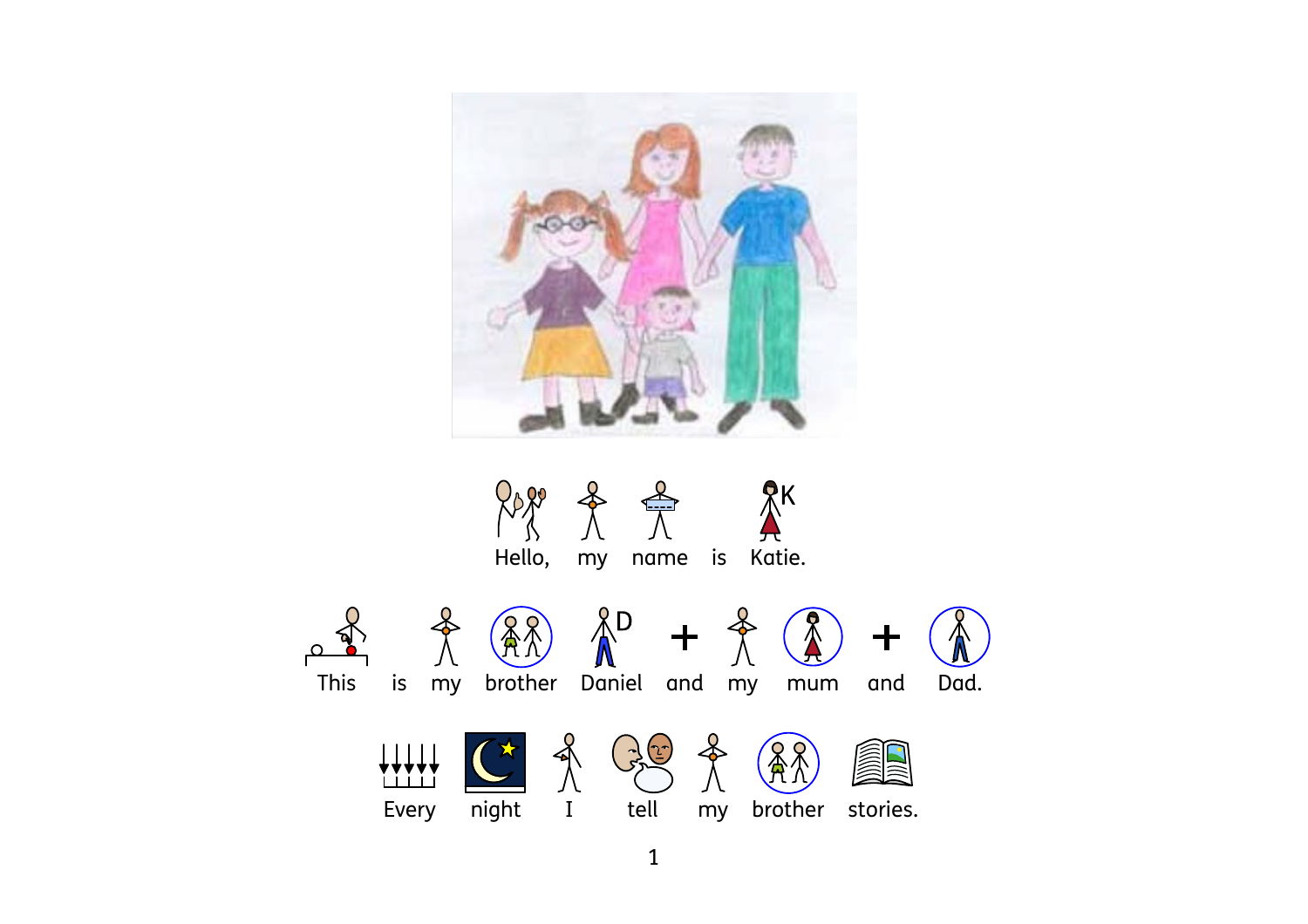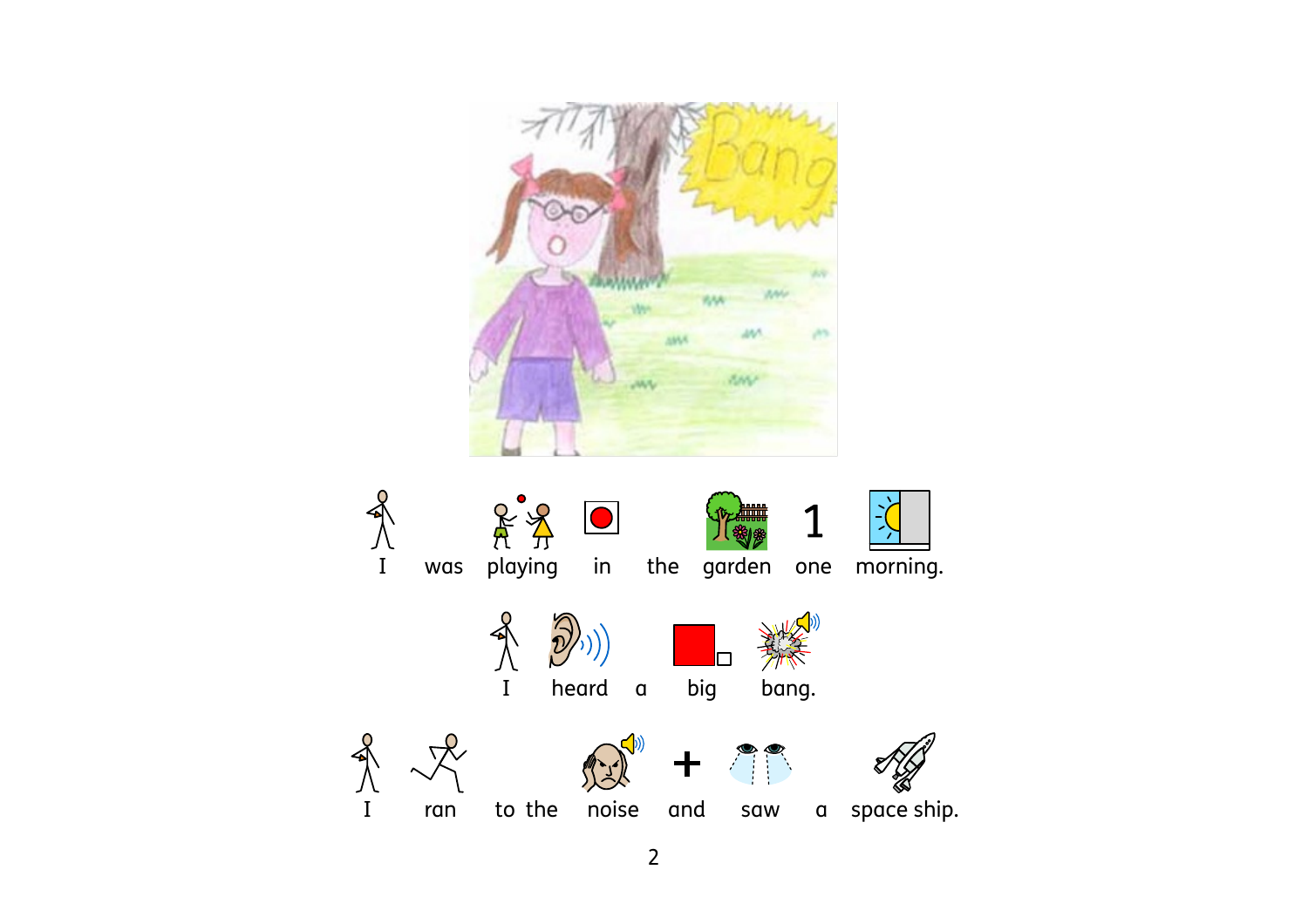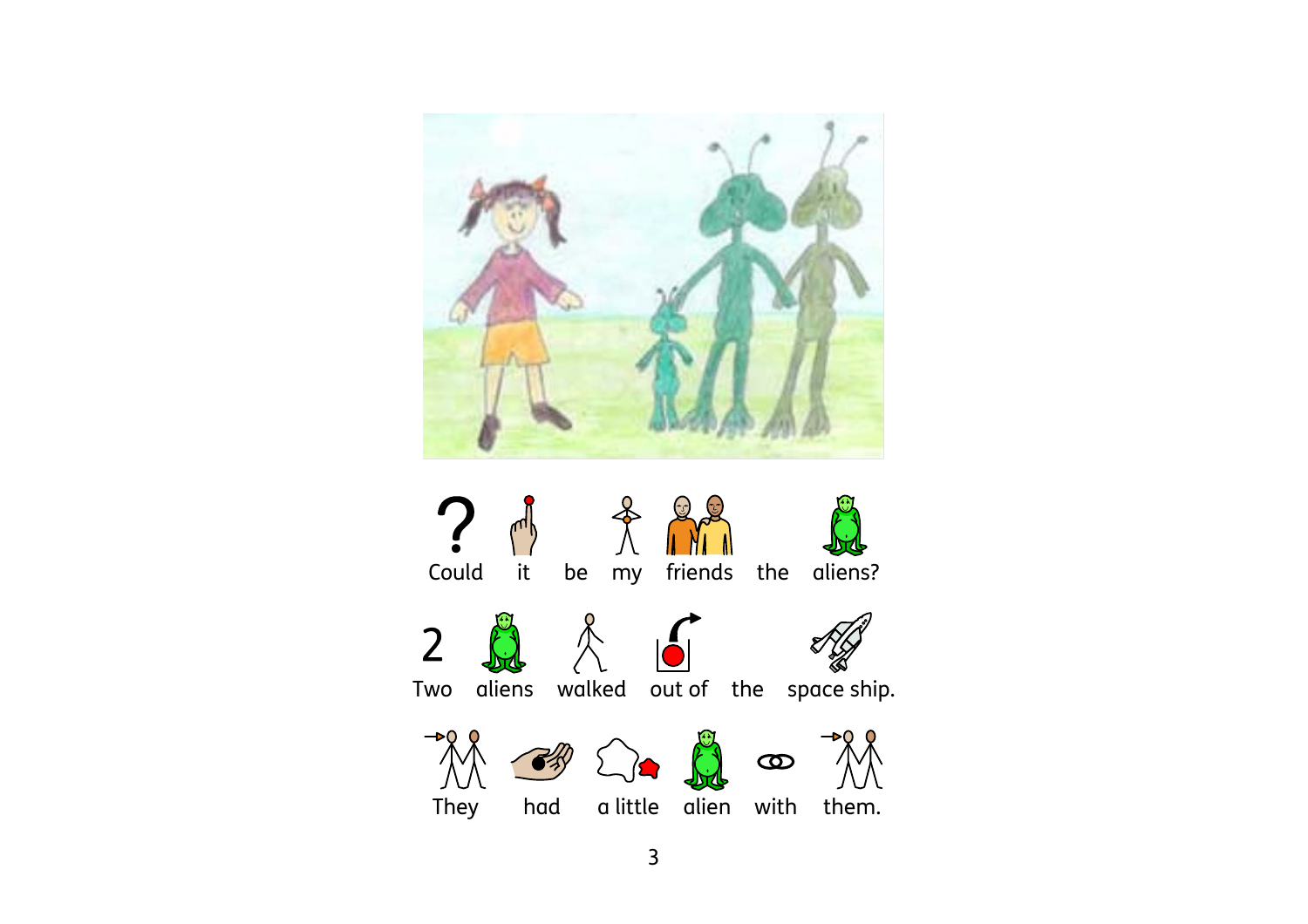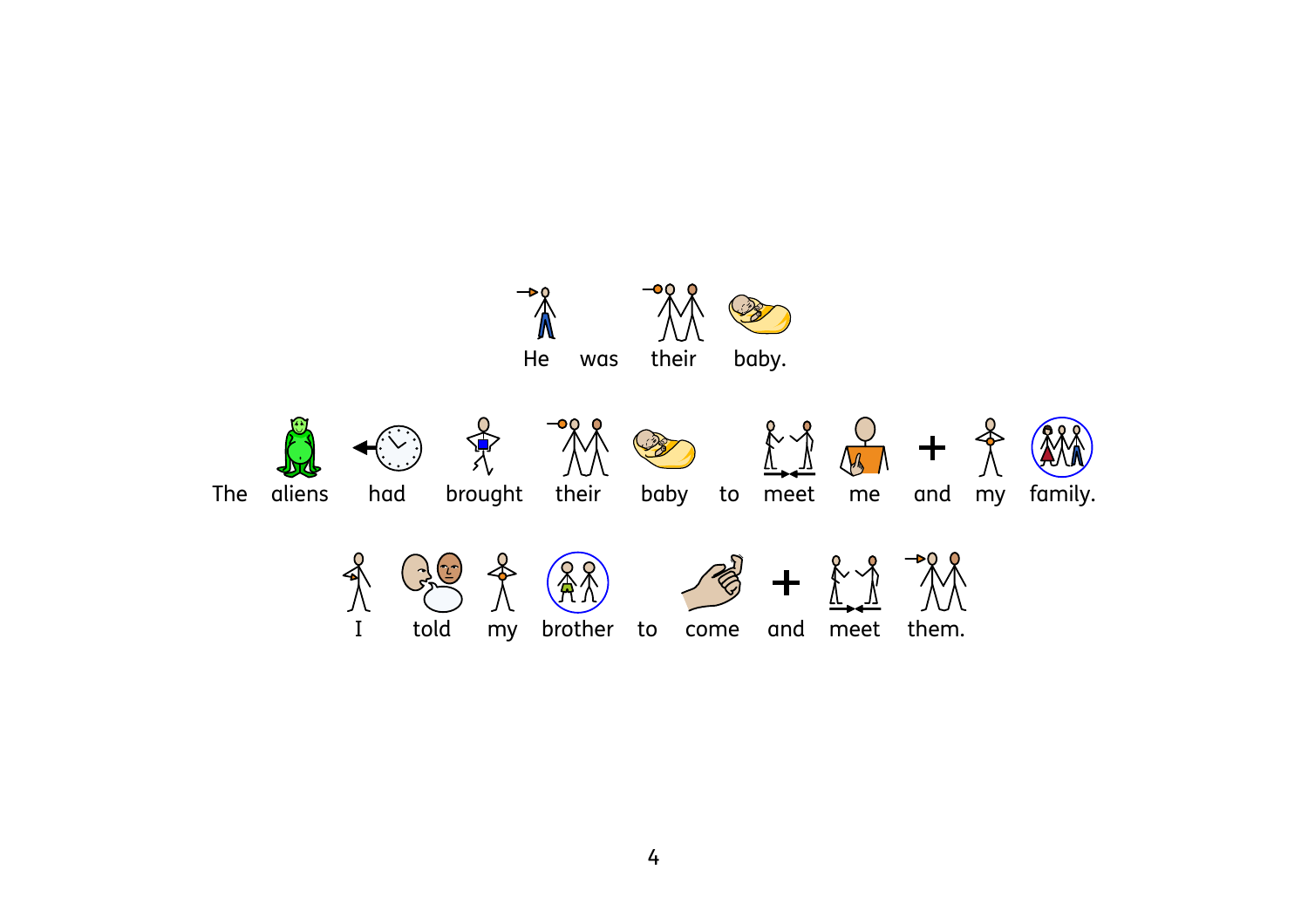

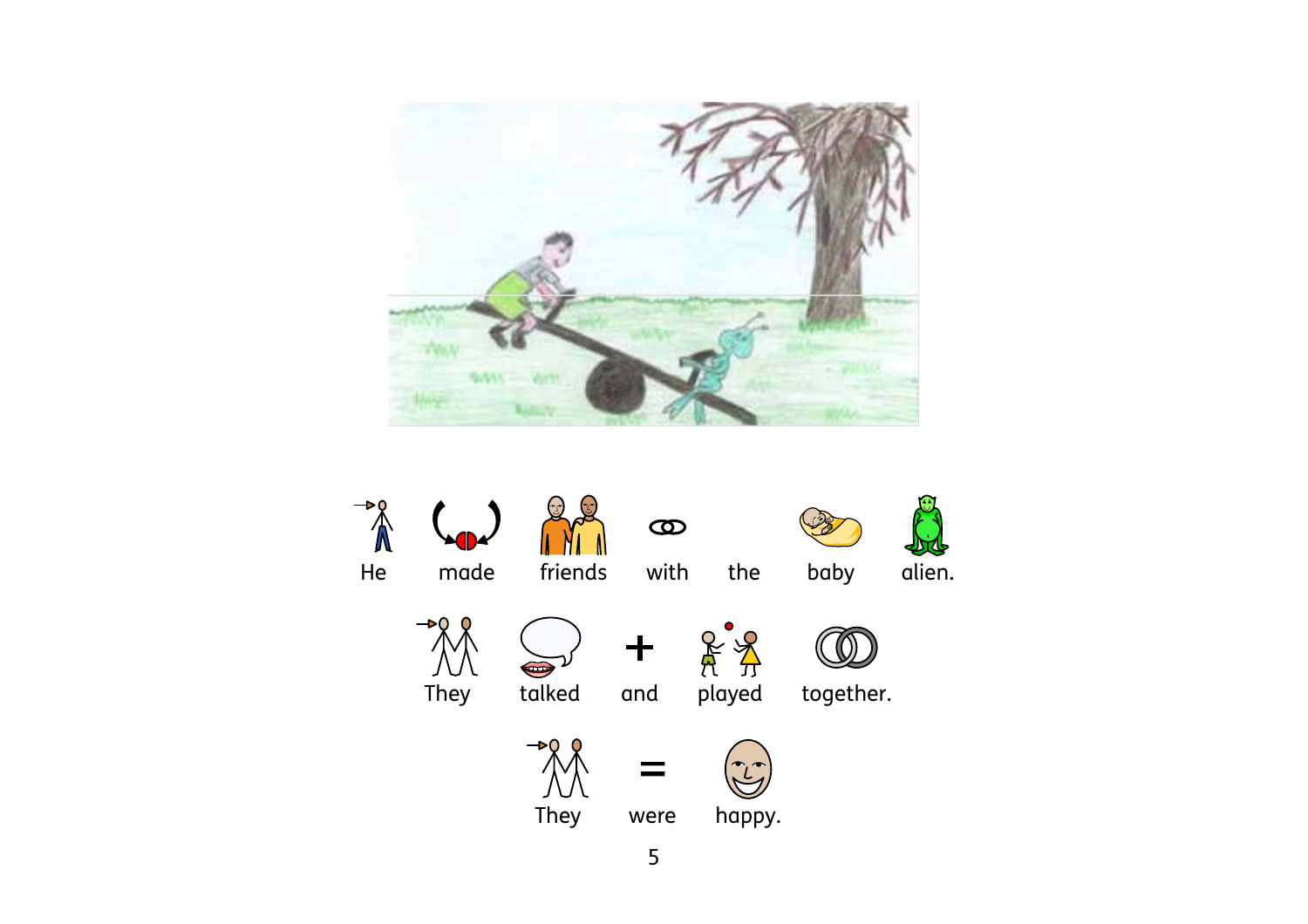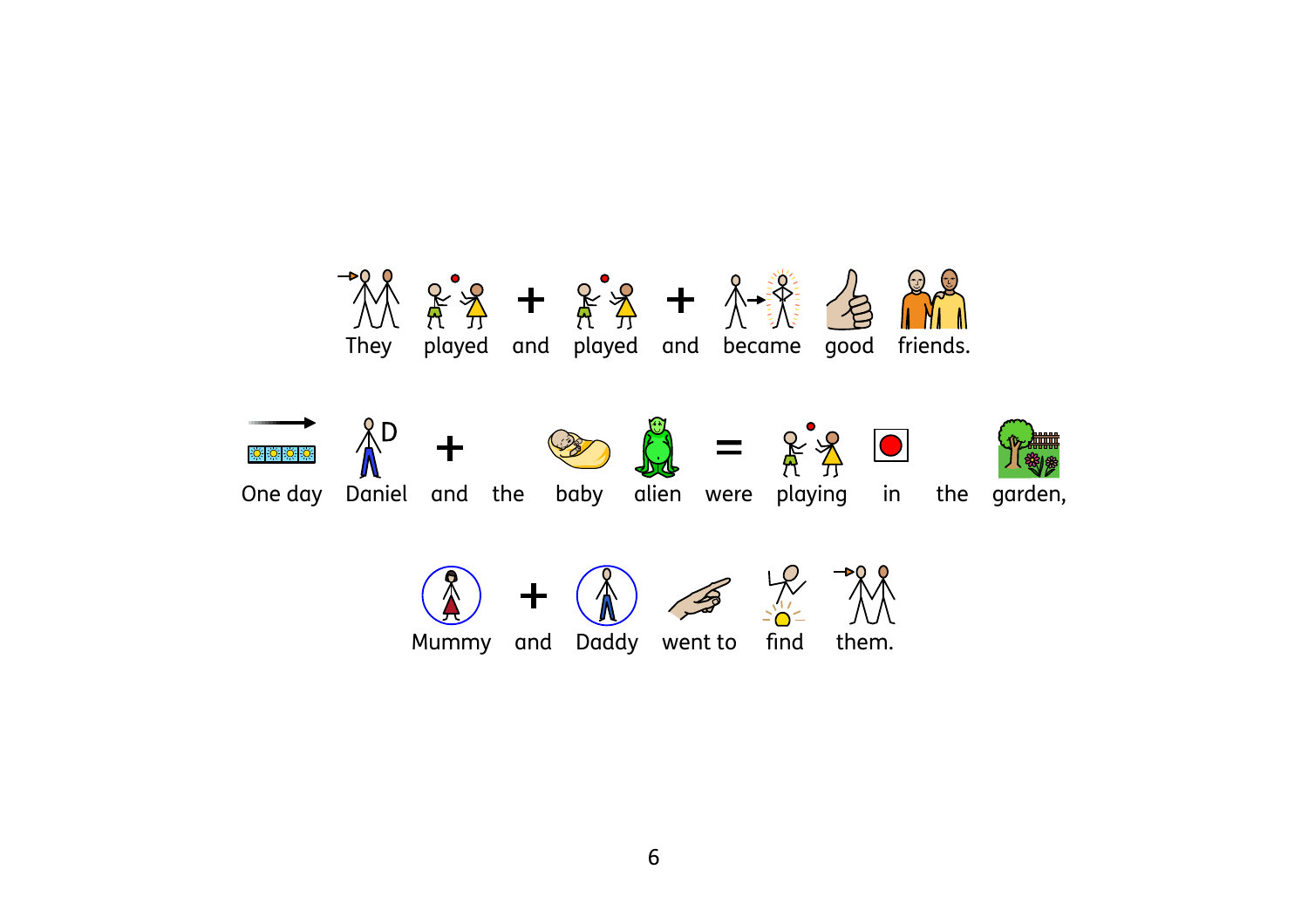

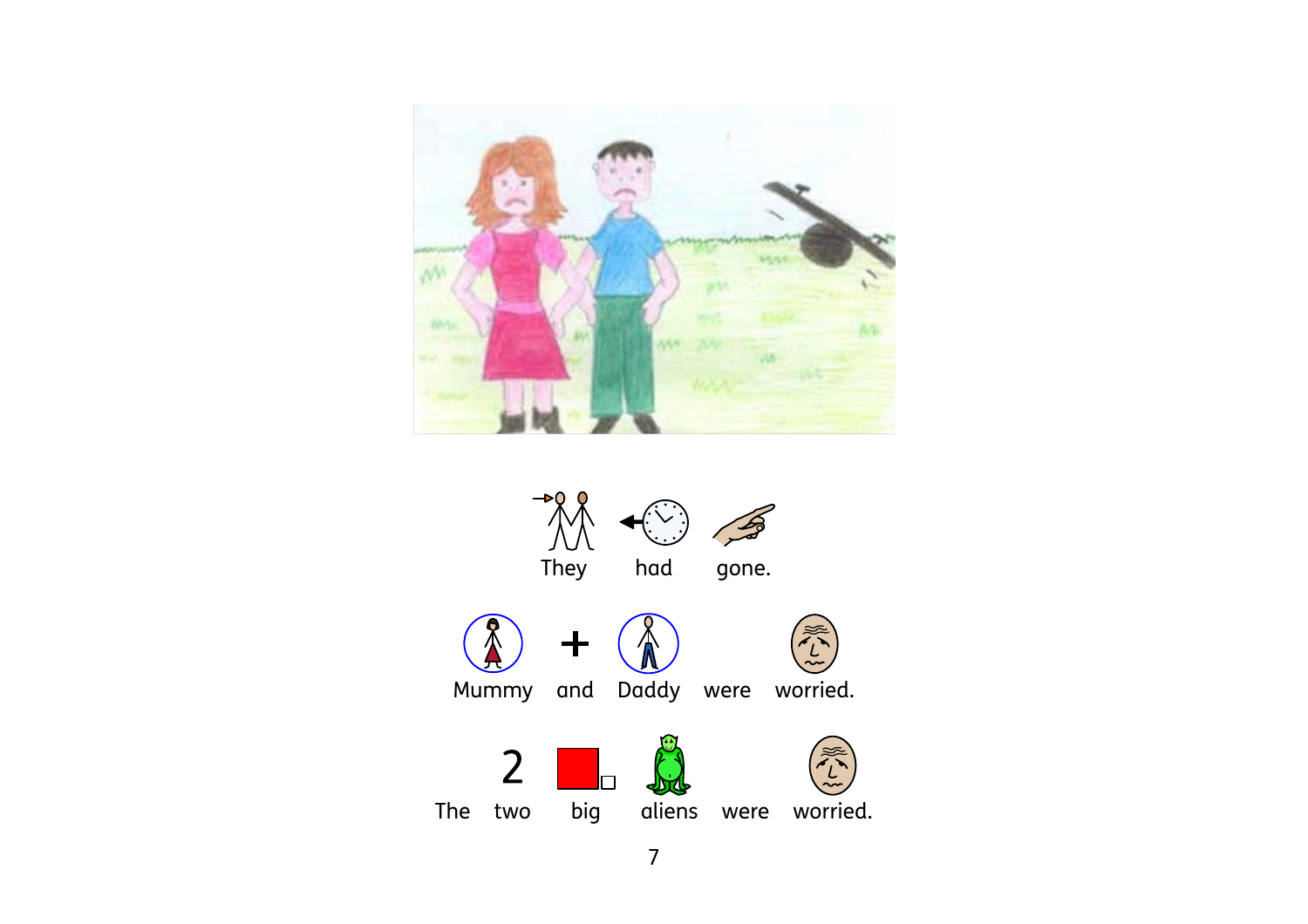$\frac{1}{2}$   $\sim \frac{1}{10}$  +  $\equiv$ Where could Daniel and the baby alien be?  $\begin{picture}(160,170) \put(0,0){\line(1,0){10}} \put(10,0){\line(1,0){10}} \put(10,0){\line(1,0){10}} \put(10,0){\line(1,0){10}} \put(10,0){\line(1,0){10}} \put(10,0){\line(1,0){10}} \put(10,0){\line(1,0){10}} \put(10,0){\line(1,0){10}} \put(10,0){\line(1,0){10}} \put(10,0){\line(1,0){10}} \put(10,0){\line(1,0){10}} \put(10,0){\line$ We all went looking for them.  $\begin{picture}(220,10) \put(0,0){\line(1,0){155}} \put(15,0){\line(1,0){155}} \put(15,0){\line(1,0){155}} \put(15,0){\line(1,0){155}} \put(15,0){\line(1,0){155}} \put(15,0){\line(1,0){155}} \put(15,0){\line(1,0){155}} \put(15,0){\line(1,0){155}} \put(15,0){\line(1,0){155}} \put(15,0){\line(1,0){155}} \put(15,0){\line(1,0){155}}$  $\mathscr{B}$ We saw that the space-ship had gone.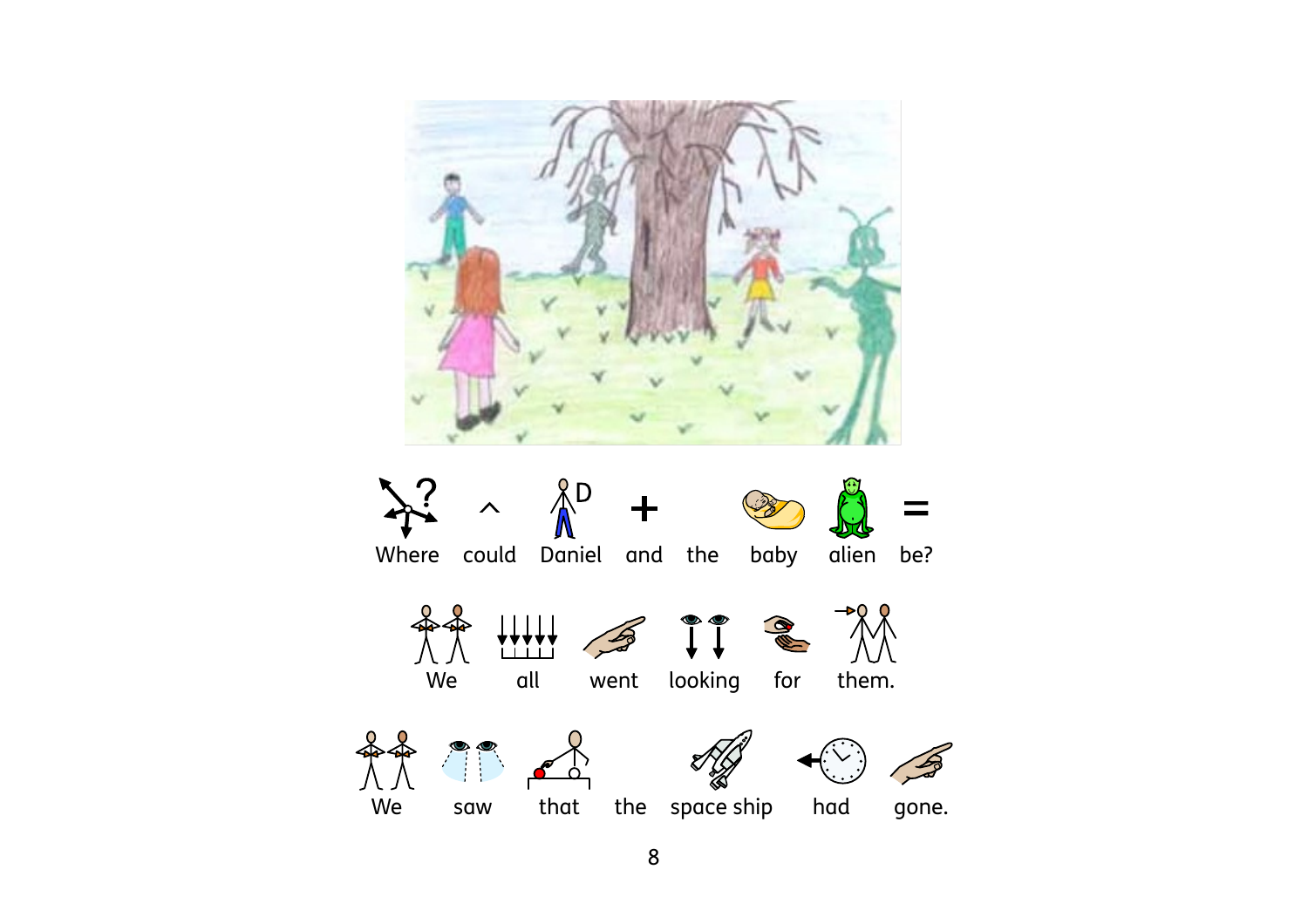

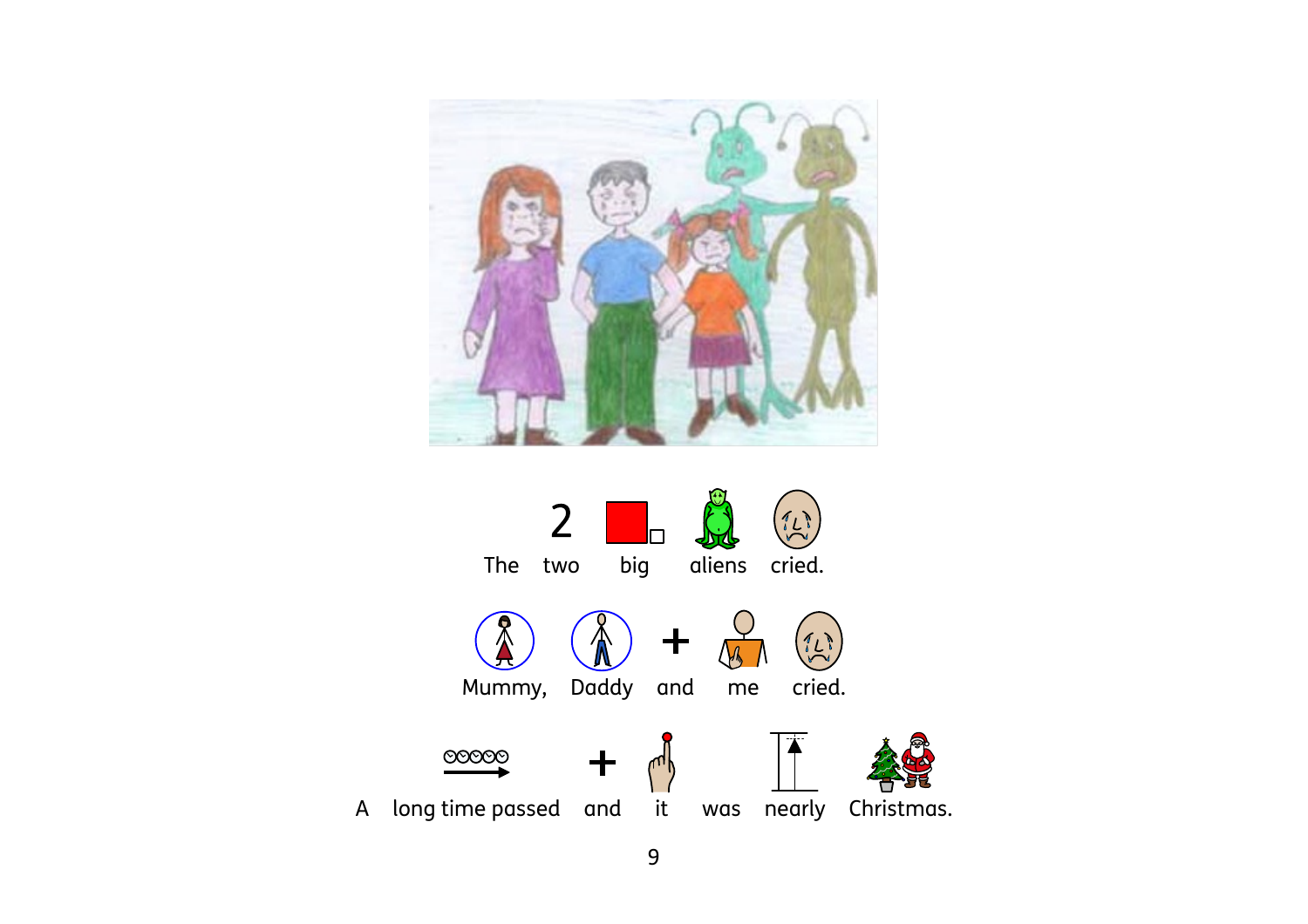